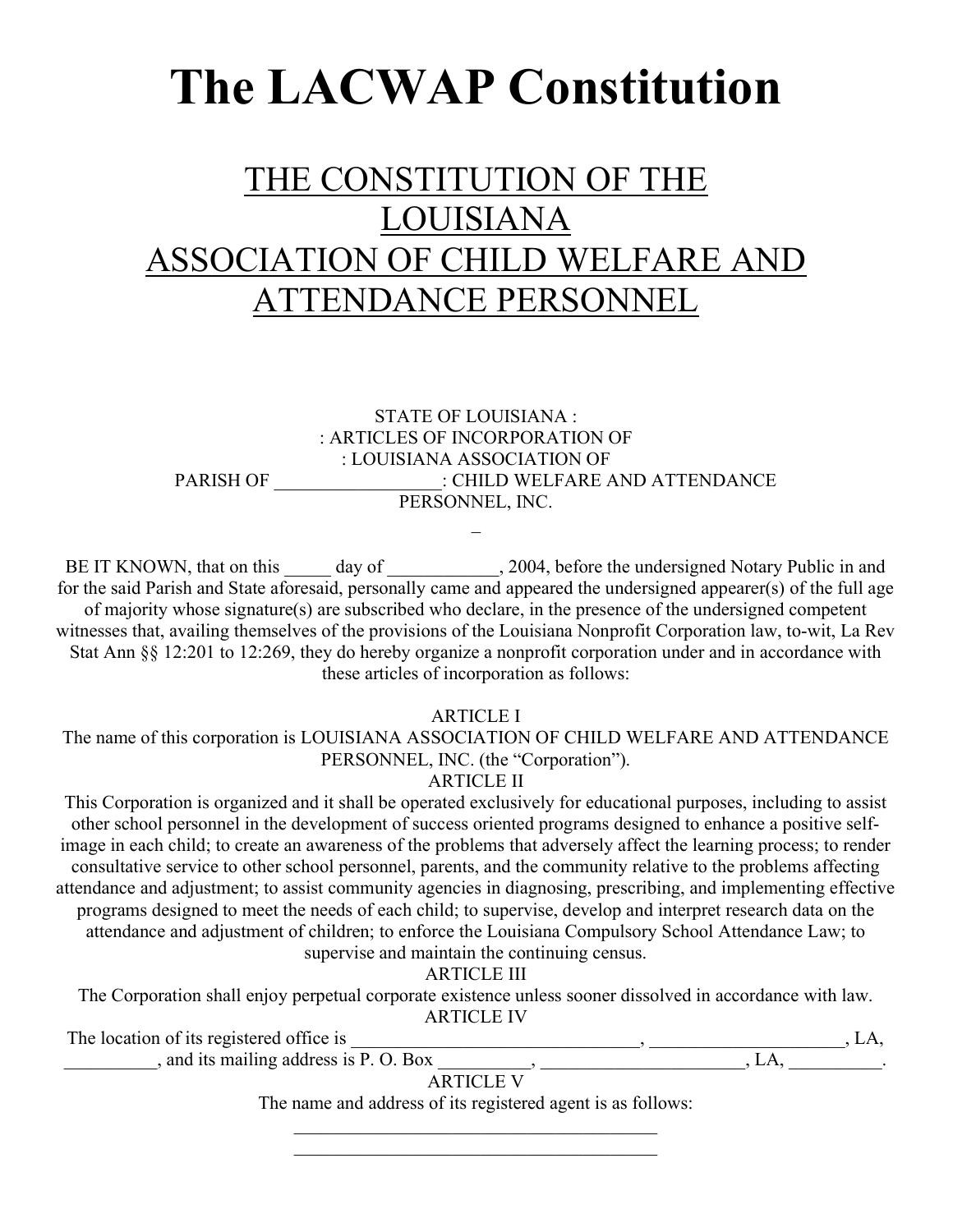#### ARTICLE VI

The name and address of the incorporator is as follows:

## ARTICLE VII

 $\mathcal{L}_\text{max}$  and  $\mathcal{L}_\text{max}$  and  $\mathcal{L}_\text{max}$  and  $\mathcal{L}_\text{max}$ 

This Corporation shall be a non-profit corporation and shall have no capital stock. It shall be operated and maintained by such membership dues and assessments and endowments as the Board of Directors shall determine to be necessary or acceptable for the proper functioning of the Corporation. Under no circumstances shall any of the net earnings or assets of the Corporation inure or be distributed to the benefit of its members, directors, officers, or other private persons, except that the Corporation shall be authorized and empowered to pay reasonable compensation for services rendered and to make payments and distributions in furtherance of the purposes set forth in Article II hereof. The Corporation shall neither participate in, nor intervene in (including the publishing or distribution of statements) any political campaign on behalf of any candidate for public office. Notwithstanding any other provision of these articles, the Corporation shall not carry on any other activities not permitted to be carried on (a) by a corporation exempt from Federal income tax under Section 501(c)(3) of the Internal Revenue Code (or the corresponding provision of any future United State Internal Revenue Law) or (b) by a corporation, contributions to which are deductible under Section 170(c)(2) of the Internal Revenue Code (or the corresponding provision of any future United States Internal Revenue Law).

ARTICLE VIII

Upon the dissolution of the Corporation, the Board of Directors shall, after paying or making provision for the payment of all of the liabilities of the Corporation, dispose of all of the assets of the Corporation exclusively for the purposes of the Corporation in such manner, or to such organization or organizations under Section 501(c)(3) of the Internal Revenue Code (or the corresponding provision of any future United States Internal Revenue Law), as the Board of Directors shall determine. Any such assets not so disposed of shall be disposed of by the district court of the parish in which the principal office of the Corporation is then located, exclusively for such purposes or to such organization, as said Court shall determine, which are organized and operated exclusively for such purposes.

#### ARTICLE IX

The amount of the levy and the method of collection of fees, dues and/or assessments shall be fixed by the Board of Directors from time to time. Membership shall be cancelled for failure to pay fees, dues, and/or assessments after reasonable notice from the Board of Directors.

#### ARTICLE X

The membership of this corporation shall consist of the following classes: Active, Associate, and Lifetime. Active membership is open to all Child Welfare and Attendance Personnel, School Social Workers, and Home-School Coordinators actively employed in the State of Louisiana.

Associate membership is open to all school personnel active or retired who are interested in child welfare and attendance.

Annual dues for all members joining the Corporation shall be set forth by the Board of Directors.

Annual dues shall be paid on or before the Summer Conference.

Only active members shall have the privilege of holding office in the Corporation.

Active and Associate Members on official leave from their regular position shall enjoy the same privileges in the Corporation just as though they were actively engaged in their regular position.

Associate members may actively participate in discussions and serve on committees of the Corporation.

## ARTICLE XI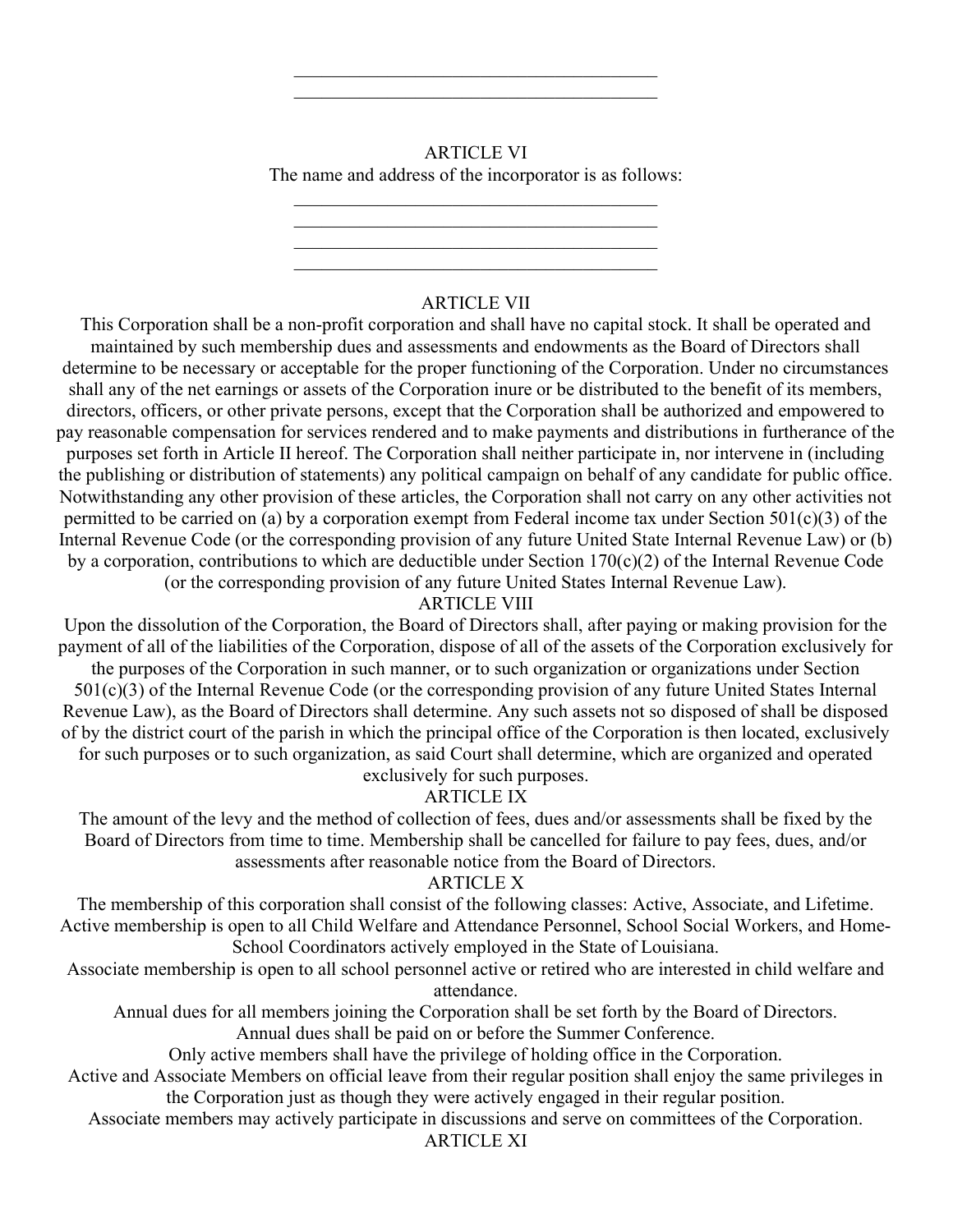The officers of the Corporation shall be President, President-Elect, Vice-President, Past President, Secretary, Treasurer, and Editor. Officers shall hold office for one year. Their terms begin at the conclusion of the Summer Conference when they are sworn in and continue until the following Summer Conference one year later. Officers for the Corporation are elected and installed at the Summer Conference. The former President-Elect is installed as President, and the former Vice-President is installed as President-Elect. Officers to be elected (Vice-President, Secretary, Treasurer, and Editor) shall be elected by vote of the membership. Candidates for these offices are selected by a nominating committee chaired by the immediate Past President. Other nominations will be accepted from the floor. Candidates must hold an active membership. The election will be held at the annual business meeting of the Summer Conference.

ARTICLE XII

The Board of Directors shall consist of the Executive Committee existing as of the date of incorporation shall be composed of the officers of the Corporation, the Immediate Past President, and a minimum of one member from each of the eight (8) areas to be appointed by the President. Special committee chairpersons selected by the President shall also serve on the Board of Directors.

Area 1 Jefferson, Orleans, Plaquemines, St. Bernard

Area 2 East Baton Rouge, East Feliciana, Iberville, Livingston, Point Coupee, St. Helena, St. Tammany, Tangipahoa, Washington, West Baton Rouge, West Feliciana, City of Bogalusa, City of Baker, City of Zachary, Central Community Schools

Area 3 Ascension, Assumption, Lafourche, St. Charles, St. James, St. John, St. Mary, Terrebonne

Area 4 Acadia, Evangeline, Iberia, Lafayette, St. Landry, St. Martin, Vermilion

Area 5 Allen, Beauregard, Calcasieu, Cameron, Jefferson Davis

Area 6 Avoyelles, Grant, LaSalle, Natchitoches, Rapides, Sabine, Vernon, Winn

Area 7 Bienville, Bossier, Caddo, Claiborne, DeSoto, Red River, Webster

Area 8 Caldwell, Catahoula, Concordia, East Carroll, Franklin, Jackson, Lincoln, Madison, Morehouse, Ouachita, Richland, Tensas, Union, West Carroll, City of Monroe

Chairperson from each Area shall be elected annually. The President shall appoint a Board member from the Area in case a vacancy occurs. The Chairpersons from the Areas shall be elected by no later than October 15th. ARTICLE XIII Only active members shall be entitled to vote in the business of the Corporation. ARTICLE XIV The Corporation shall hold a minimum of one meeting each year. This meeting will be conducted during the Summer Conference. The Board of Directors shall set the date and place of meetings. Each Area shall hold a minimum of two meetings per year. ARTICLE XV

Committees for special purposes shall be appointed by the President as the need arises. The President of the Corporation shall appoint a nomination committee composed of four (4) members to serve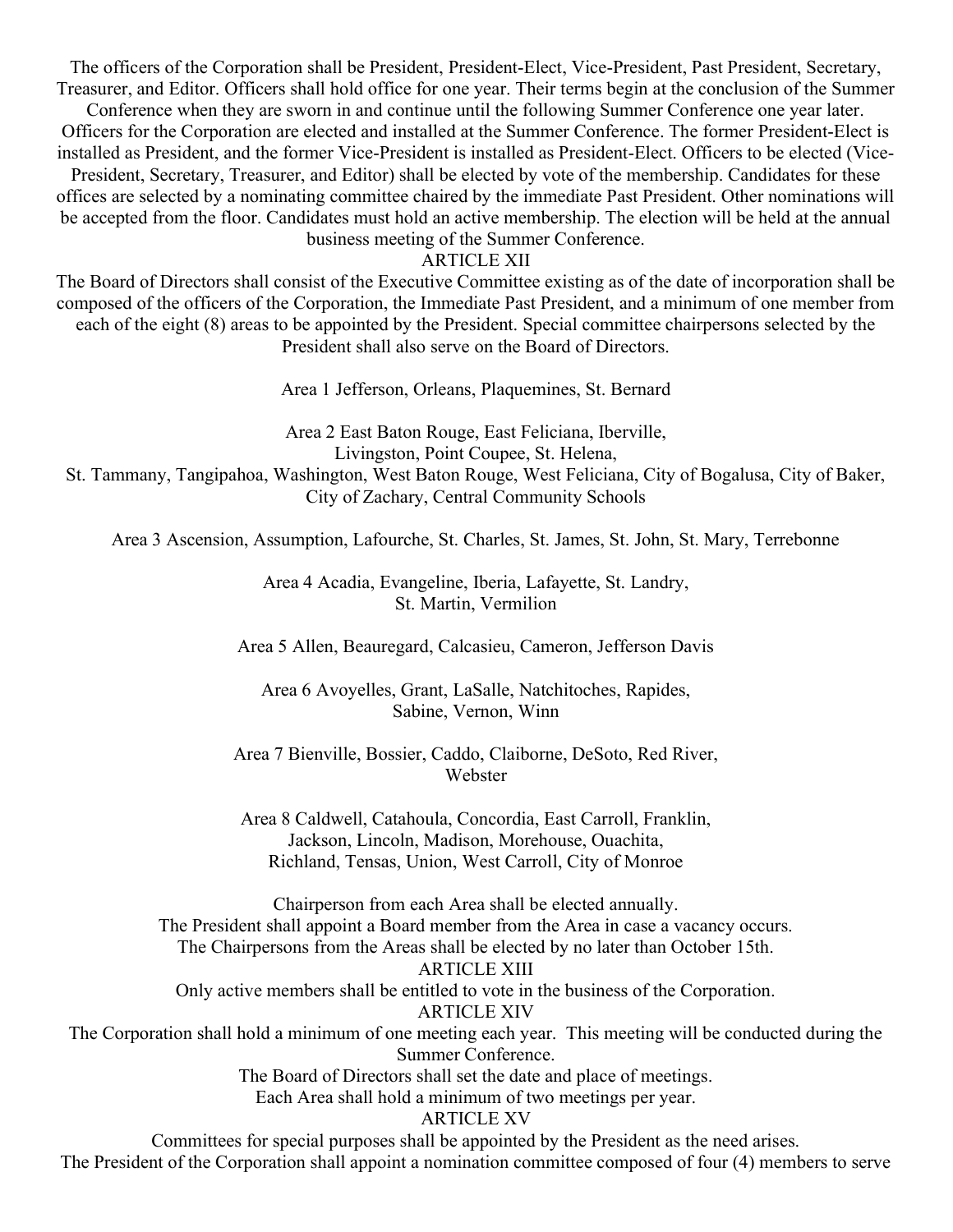with the immediate Past President as chairperson. This committee shall be appointed prior to the Corporation's Summer Meeting. It shall be the duty of the nomination committee to place into nomination the names of candidates for the elected offices before the assembly for their consideration.

ARTICLE XVI

All vacancies occurring in any office, other than that of the President, shall be filled by appointment by the President with approval of the Board of Directors.

Should a vacancy occur in the office of the President, the President-Elect shall at once succeed to the office of the President. The Vice-President shall become President-Elect. The filling of an unexpired term does not forfeit one's right to run for office for a full term.

ARTICLE XVII

The names and addresses of the first Board of Directors are as follows:

 $\mathcal{L}_\text{max}$  and  $\mathcal{L}_\text{max}$  and  $\mathcal{L}_\text{max}$  and  $\mathcal{L}_\text{max}$  and  $\mathcal{L}_\text{max}$  and  $\mathcal{L}_\text{max}$ 

 $\mathcal{L}_\mathcal{L} = \mathcal{L}_\mathcal{L} = \mathcal{L}_\mathcal{L} = \mathcal{L}_\mathcal{L} = \mathcal{L}_\mathcal{L} = \mathcal{L}_\mathcal{L} = \mathcal{L}_\mathcal{L} = \mathcal{L}_\mathcal{L} = \mathcal{L}_\mathcal{L} = \mathcal{L}_\mathcal{L} = \mathcal{L}_\mathcal{L} = \mathcal{L}_\mathcal{L} = \mathcal{L}_\mathcal{L} = \mathcal{L}_\mathcal{L} = \mathcal{L}_\mathcal{L} = \mathcal{L}_\mathcal{L} = \mathcal{L}_\mathcal{L}$ 

ARTICLE XIX The first officers of this Corporation are: Philip Buller, President Linda Honey, President-Elect Steve Fruge, Past President Barry Filce, Vice-President Ruby Smith, Secretary Dr. Brenda Moore, Treasurer Jerry Smith/Editor, Webmaster Betty McCauley, Parliamentarian Larry Anderson, Chaplain

The officers and directors of this Corporation shall serve until their successors are elected in accordance with the provisions herein.

ARTICLE XX

The incorporators, officers, and directors of this Corporation claim the benefits of the limitation of liability of the provisions of La Rev Stat Ann § 12:24(C)(1968, as amended 1987) to the fullest extent allowed by law as fully and completely as though said provisions were recited herein in full. THUS DONE AND SIGNED at my office in the City of Parish of

\_\_\_\_\_\_\_\_\_\_\_\_\_\_\_\_\_\_\_\_, State of Louisiana, on the day, month, and year first hereinabove written, in the presence of the undersigned competent witnesses and me, Notary, after due reading of the whole. WITNESSES:

\_\_\_\_\_\_\_\_\_\_\_\_\_\_\_\_\_\_\_\_\_\_\_\_\_\_\_\_ Incorporator

Printed Name of Witness

 $*$ 

Printed Name of Witness

Before Me: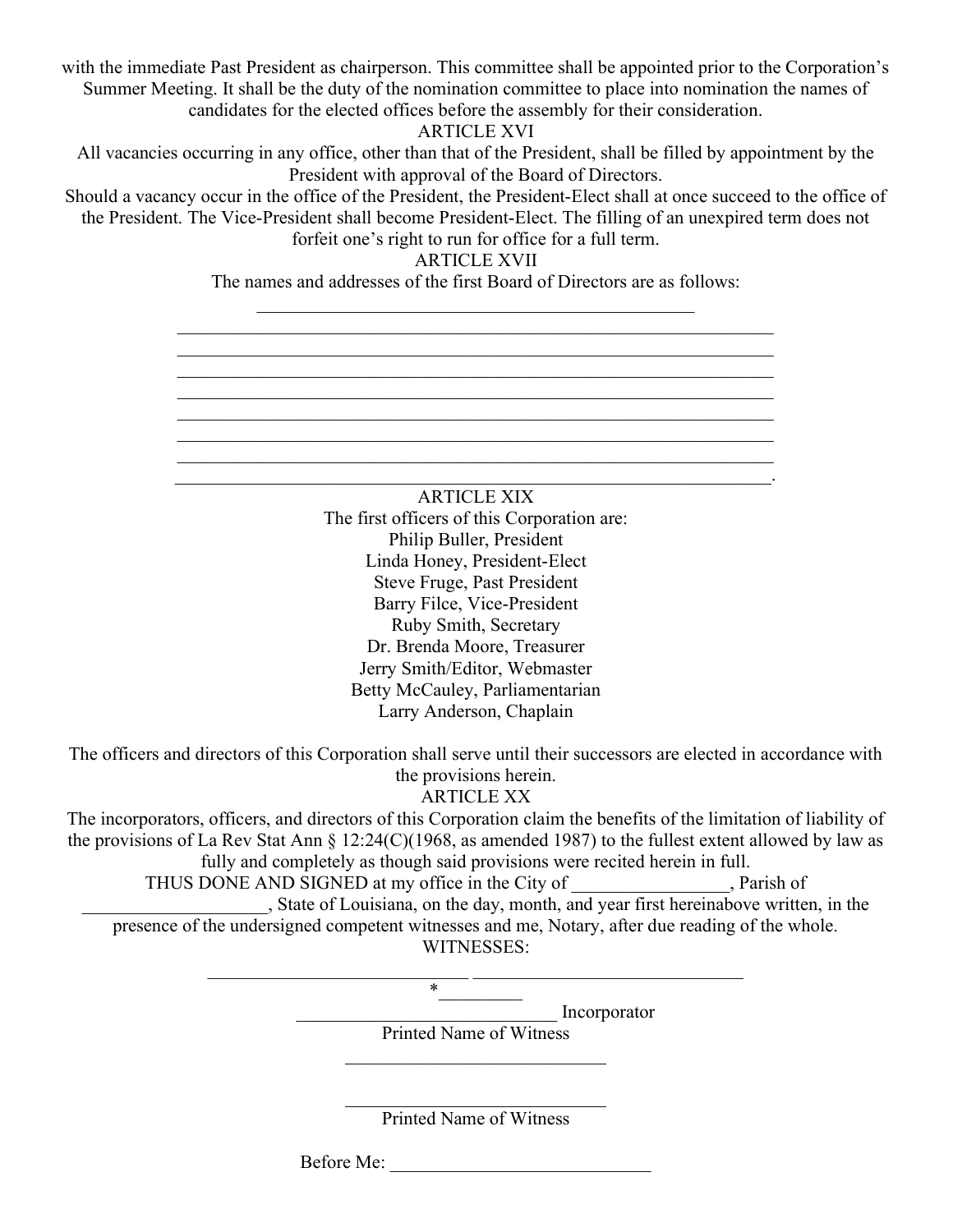Notary Public

Printed Name of Notary Public Notary Id. No.

STATE OF LOUISIANA :

: PARISH OF \_\_\_\_\_\_\_\_\_\_\_\_\_\_\_\_ :

# AGENT'S AFFIDAVIT AND ACKNOWLEDGEMENT OF ACCEPTANCE

I HEREBY acknowledge and accept the appointment of registered agent for and on behalf of the above named corporation.

Registered agent(s) signatures:

SWORN TO AND SUBSCRIBED before me, Notary Public, on this day of  $\qquad \qquad$ , 2004.

Notary Public

Printed Name of Notary Public

Notary Id. No.

BY -LAWS

# BYLAWS OF LOUISIANA ASSOCIATION OF CHILD WELFARE AND ATTENDANCE PERSONNEL, INC.

Click here for the By-Laws in MS Word Form

# ARTICLE I

It shall be the duty of the President to preside at all meetings, to appoint a parliamentarian, a chaplain and all committees not otherwise provided for. The President shall be Chairman and a member of Board of Directors, and shall call meetings of this committee as needed. The President shall perform all other duties appertaining to this office.

It shall be the duty of the President-Elect to serve as Program Chairman for meetings of the Corporation. In the absence of the President, the President-Elect will preside. In case of vacancy in the office of President, the President-Elect shall appoint a program committee, with the approval of the President, which shall have such authority and power as may be appropriate for the welfare of the Corporation and its members.

The Vice-President shall serve as President-Elect in the event of a vacancy, shall serve as membership chairman of the Corporation, and shall appoint a membership committee, with the approval of the President, which shall promote membership in the Corporation.

The Past President shall serve as advisor to the current President, officers, and members of the Board of Directors.

The Secretary shall keep a complete and accurate record of the proceedings of all meeting of the Corporation and all meetings of the Board of Directors.

The Treasurer shall: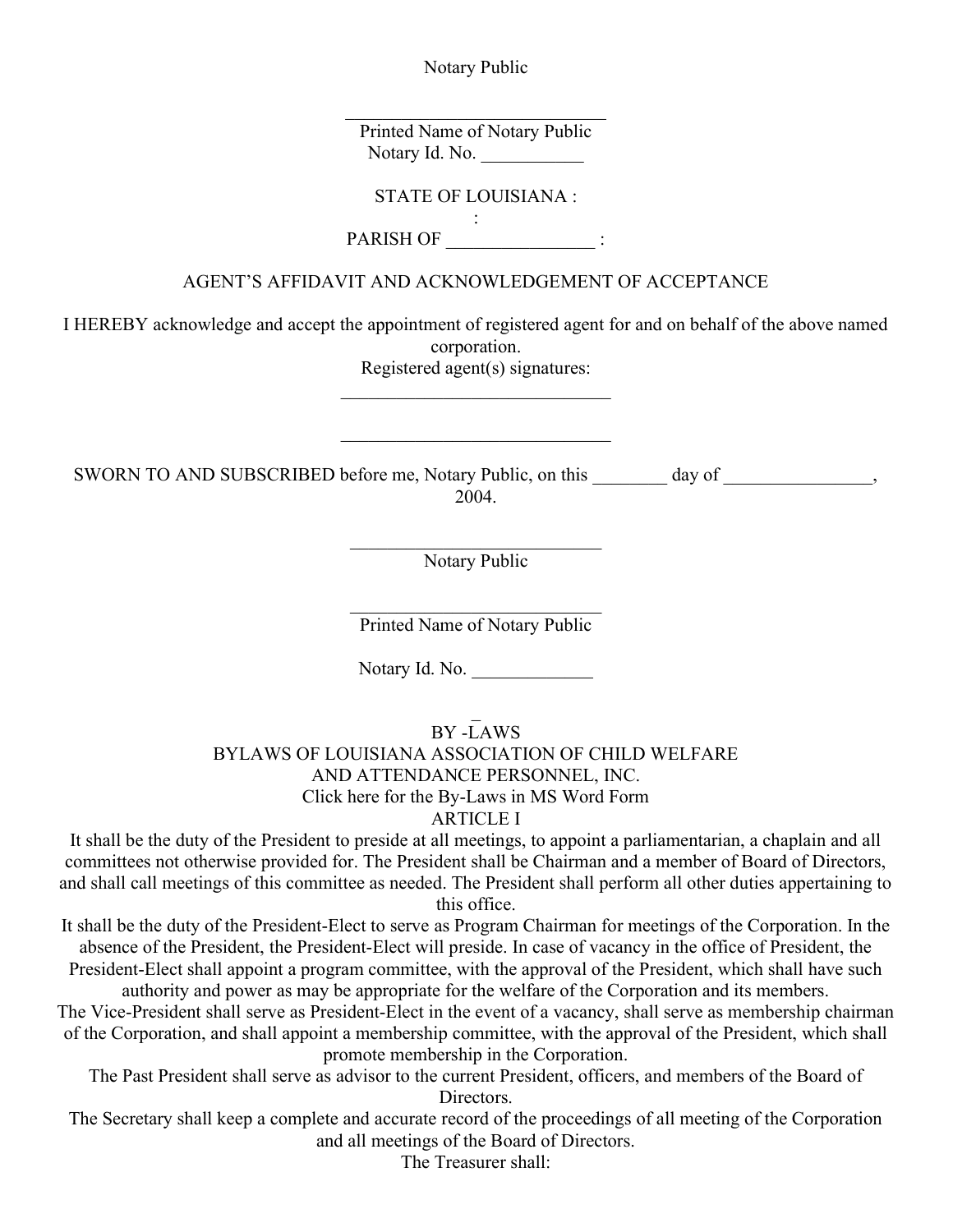(a) Receive and keep all monies due the Corporation and deposit them in a bank approved by the Board of Directors to the credit of the Louisiana Association of Child Welfare and Attendance Personnel, Inc.;

(b) Disburse such monies on authority of the President of the Louisiana Association of Child Welfare and Attendance Personnel, Inc.;

(c) Make reports of receipts and disbursements at all Board of Director's meetings and make an annual financial report to the Summer Meeting of the Corporation;

(d) Provide for the issuance of the annual membership card upon receipt of annual dues.

The Editor shall collect, compile, publish, and distribute the Corporation's newsletter at the designated times. ARTICLE II

The District Chairperson shall notify the Louisiana Secretary of their district's election meeting and the results of its election on or before October 31st of the year in which it is held.

The District Chairperson shall be responsible for the organization in his/her district and shall preside at district meetings.

The District Chairperson shall attend all Board of Director's meetings or send an alternate to the meeting. ARTICLE III

PROGRAM CHAIRPERSON – Shall be responsible for planning, organizing, and managing of conferences and meetings; shall represent the Board of Directors in the negotiation of conference contracts; shall solicit program speakers, and submit a conference agenda for the approval of the Board of Directors.

REGISTRATION CHAIRMAN – Shall send, collect and report Corporation conference registration numbers to the Board of Directors; shall collect, deposit, and report to the Board of Directors all conference revenues; shall supervise the registration process at conference or meeting sites.

LEGISLATIVE CHAIRMAN - Shall report to the Board of Directors existing or proposed legislation affecting child welfare and attendance; shall represent the opinions of the Corporation when lobbying the legislature on behalf of the children of Louisiana.

HANDBOOK CHAIRMAN – Shall assist State Department of Education personnel in presenting recommended changes in laws, policies and procedures, and in the compiling and editing of the CWA Handbook; shall keep the Board of Directors and membership appraised of any additions, deletions, or modifications to the CWA Handbook.

NEWSLETTER CHAIRMAN – Shall gather, edit, publish, and report items of interest to Corporation members; shall cover conventions and photograph noteworthy proceedings; shall follow the recommendations of the Board of Directors concerning the production and distribution of the Corporation's newsletter.

CONSTITUTION AND BY-LAWS CHAIRMAN – Shall make revisions to the Corporation's constitution and by-laws as directed by the membership; shall inform the Board of Directors of any constitutional articles that may affect a ruling or decision being considered by the officers of the Corporation's Board of Directors; shall be the proprietor of the last revised version of these documents and educate members as to their content.

WEBSITE CHAIRMAN – Shall maintain and update the Corporation's website; shall encourage the membership and other professional educators to make contributions to and to make use of this resource; shall follow the directives of the Board of Directors as to the content of this site.

MEMBERSHIP CHAIRMAN – Shall seek out and encourage professional educators working in the field of child welfare and attendance and other related fields to join and participate in Corporation and IAPPW activities; shall follow the suggestions of the Board of Directors, and report to them numbers and trends in state and international membership.

PUBLICITY CHAIRMAN – Shall use all available media to publicize the activities, events, and innovative programs within the Corporation and among its membership; shall develop a network of persons and agencies that can publicize the work of this Corporation; shall pursue the advice of the Board of Directors. HOSPITALITY CHAIRMAN – Shall provide for the fellowship of members and guests at conferences and meetings; shall decide the location of hospitality activities, and make arrangements for refreshments and entertainment; shall adhere to the directives of the Board of Directors.